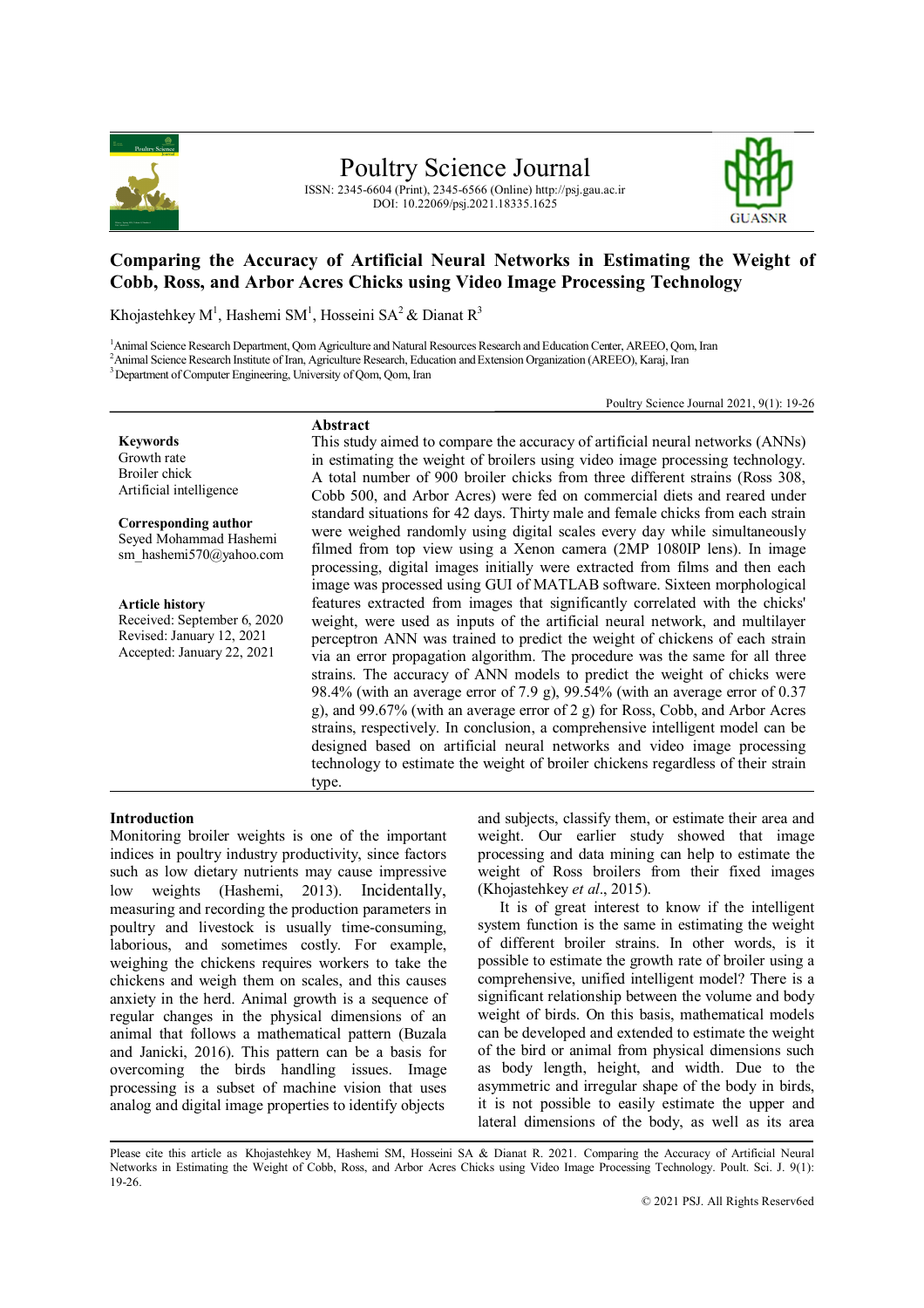However, artificial intelligence and machine learning techniques nowadays, can ease the problem and visualize the area and environment of the bird from their digital image properties by image processing.

Machine vision technology is a subset of machine learning in computer science that is capable to analyze, detect, and decide about subjects instead of the human via image processing and data mining (Gonzalez and Wood, 2002). It is reported that the accuracy of estimation of linear, quadratic, and cubic regression models varied from 24.62 to 81.93% (Durosaro *et al*., 2013). There are numerous reports on the use of machine vision technology and image processing to estimate the qualitative and quantitative parameters in poultry. Carcass fat percentage could be estimated in broiler using machine vision technology with 0.83 to 0.86 correlations between values of carcass fat and the values estimated by Artificial Intelligence (Chmiel *et al*., 2011). The body area of broilers was estimated using digital image processing technology with 99% accuracy (Yanagi Júnior *et al*., 2011). In the meantime, egg fertility (Bhuvaneshwari and Scholar, 2015), body weight (Mollah *et al*., 2010), and broiler growth rate (Souza *et al*., 2013; Khojastehkey *et al*., 2015) were other traits measured with machine technology. It is reported that the Ross AP95 broilers showed the best growth rate and feed efficiency than the Hubbard Flex, Cobb 500, and French strains, whereas the Cobb 500 had the best breast meat yield among the studied strains (Nogueira *et al*., 2019).

It is demonstrated that the Hybro plus and Cobb 500 broilers had the best final weight at the end of the rearing period compared to the Ross 308 and Ross 508 (Fernandes *et al*., 2013). The results of these studies confirmed that usually, different strains had a different performance at the same ages. On contrary, the results of some researches showed that there were no significant differences among different broiler strains in terms of feed conversion ratio and growth rate. For example, it is revealed that the numerical differences between the weight of four strains of broiler chickens including Hubbard, Cobb 500, Ross 308, and Indian River were statistically insignificant at 42 days of age (Jawasreh *et al*., 2019). According to this information, it is necessary to know if artificial intelligence is applicable in broiler breeding. The present study was designed and performed to compare the accuracy of artificial neural networks and intelligent model in estimating the weight of Cobb, Ross, and Arbor Acres chicks.

## **Materials and Methods**

A total number of 900 broiler chickens of three strains including Ross 308, Cobb 500, and Arbor Acres were provided and grown over 42 days under the standard conditions. The experiment was conducted at Shahid Khorakian Research Farm (Iran).

In each strain, the chicks were selected equally from two sexes (male and female) and all of them were raised under the same management. The vaccination program was carried out according to the schedule provided by the local veterinary office. Water and feed were provided ad-libitum to all strains in a similar way.

## **Phenotypic recordings and imaging**

During the breeding period, 30 chickens were randomly selected from each strain and then weighed individually in groups of 2 to 10 chicks using digital scales. The accuracy of the digital scale was 1 g (manufactured by the Mizan Company). "A 2 megapixel camcorder (XENON 1080IP) was used to capture the video of chickens. The camcorder was mounted at a constant height of 160 cm above the ground. Filming was done immediately after the chicks were weighed and the videos were directly stored on a computer hard drive.

## **Image processing**

The images were extracted from the movies which had already been stored on a computer. At this stage, 2420 images of the Cobb strain, 2550 images of the Arbor Acres strain, and 2200 images of the Ross strain were obtained. Since not all the images were of high quality, some of them were removed, and finally, 1500, 1650, and 1648 qualified images were selected from Arbor Acres, Ross 308, and Cobb 500 images, respectively. The selected images were used for image processing. Image pre-processing was done to improve image quality using the Graphical User Interface (GUI) in MATLAB (2015) software. Primary editing such as converting color image to grayscale or binary image, removing additional shadows and pixels, contrast adjustment, removing the original image from the background, image resizing, image filtering, and image segmentation was done (Figure 1).

## **Extracting image features and selecting effective features**

Features were extracted from images using some functions available in MATLAB's GUI environment. Two kinds of images (binary and edged images) were used to extract the relevant features from the chick's images. Accordingly, 22 different morphological features were extracted from images of chickens. Some of the most important morphological features were the mean, standard deviation, distances, eccentricity, solidity, angles, the area and perimeter, major axis length, minor axis length, and equivalent diameter. All of the features extracted from images were not required to estimate the chicken's weight, and therefore, those features showing significant Pearson correlation with the chicken's weight were selected as the effective features.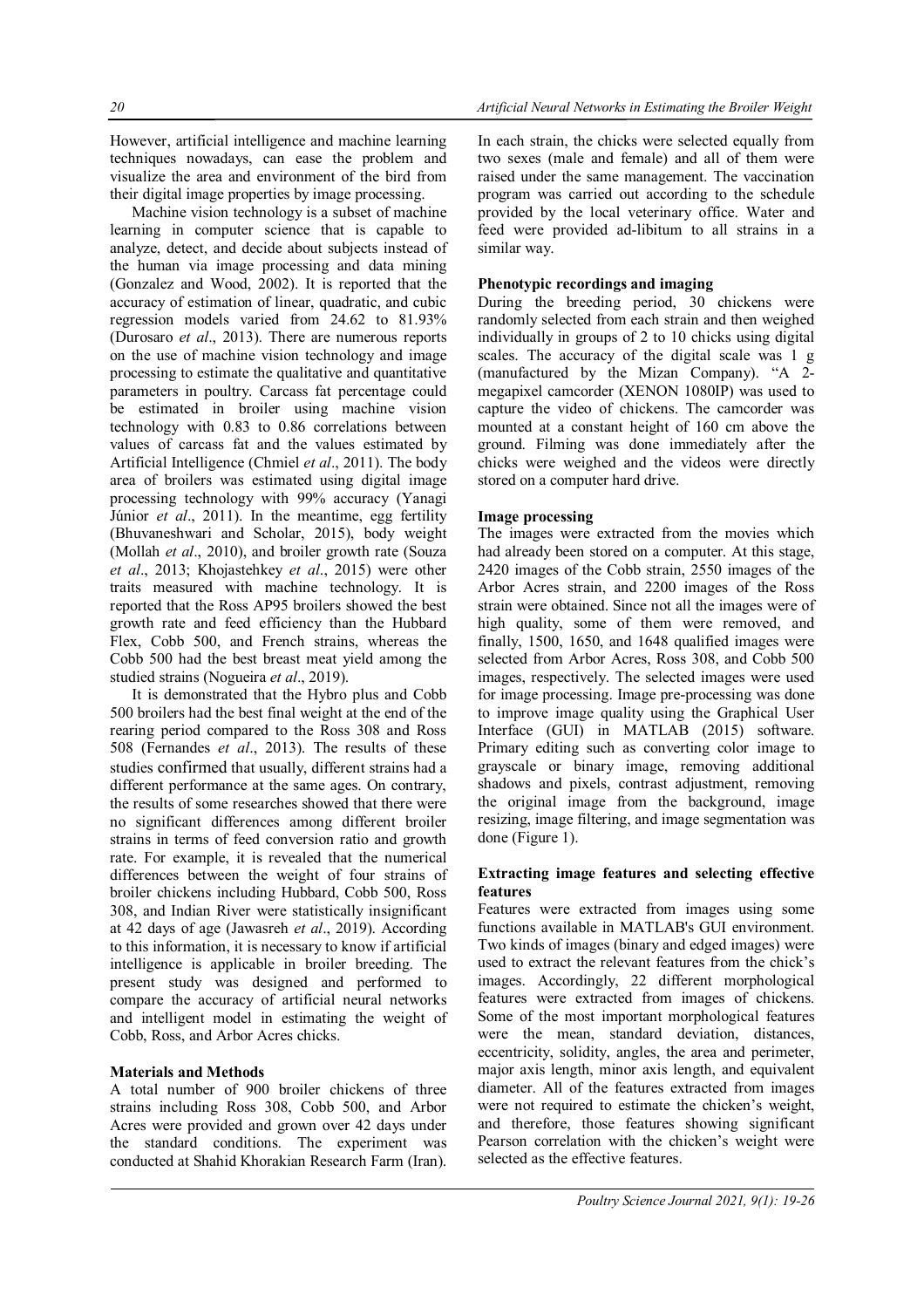

**Figure 1.** Converting color image (left) to binary image (right) after initial editing.

#### **Data Mining**

Data mining steps were performed using neural network fitting tools (nftool) in MATLAB software. The "feed-forward neural network", trained via the "backpropagation" algorithm, was used for chicken's weight estimation. In the training process of the artificial neural network, the characteristics extracted from the images and the weights of the chicks were used as input and output of the artificial neural network, respectively. The number of neurons in the hidden layer was determined by trial and error, and the model with the highest accuracy was selected as the final model. The criterion for selecting the best model was the higher model determination coefficient value (R2) and the lower mean standard error (MSE) of one model compared to other available models.

ANN model fitting was performed for all three broiler strains via training, validation, and test, and finally, about 10% of the total images of chickens from each strain were used for the practical test of the neural network.

#### **Results**

## **Image processing and features extraction of images**

The correlation coefficient between each strain with extracted features from its images is shown in Table 1. Out of the 22 features presented in Table 1, 16 unique features that were more correlated with chick weight at different age groups (higher than 0.8) were selected as inputs for the training of artificial neural networks. The correlation coefficient between the characteristics extracted from the images and the weights of Ross 308, Cobb 500, and Arbor Acres were slightly different, but the change in correlation coefficients between chicken's weight and image features in all three strains followed a similar trend. Among all extracted features, solidity had the lowest correlation and NNZ had the highest correlation with broiler weight in all three strains.

#### **Weight estimation of Ross 308, Cobb 500, and Arbor Acres strains by ANN model**

In Table 2, the neural network specifications in training, validation, and testing are presented. Also in Figures 2 to 4 the neural network accuracy diagrams for estimating the weight of Ross, Cobb, and Arbor Acres chicks are shown.

As mentioned in Table 2, the accuracy of the ANN model for estimating the weight of Ross, Cobb, and Arbor Acres chicks was estimated at 0.985, 0.996, and 0.997, respectively. The accuracy of the artificial neural network model for estimating the weight of Ross chickens was about 1% lower than Cobb and Arbor Acres chicks, however, the results obtained in the present study showed that the protocol designed based on the use of video image processing and artificial neural network was successful to estimate the weight of chicks from different strains.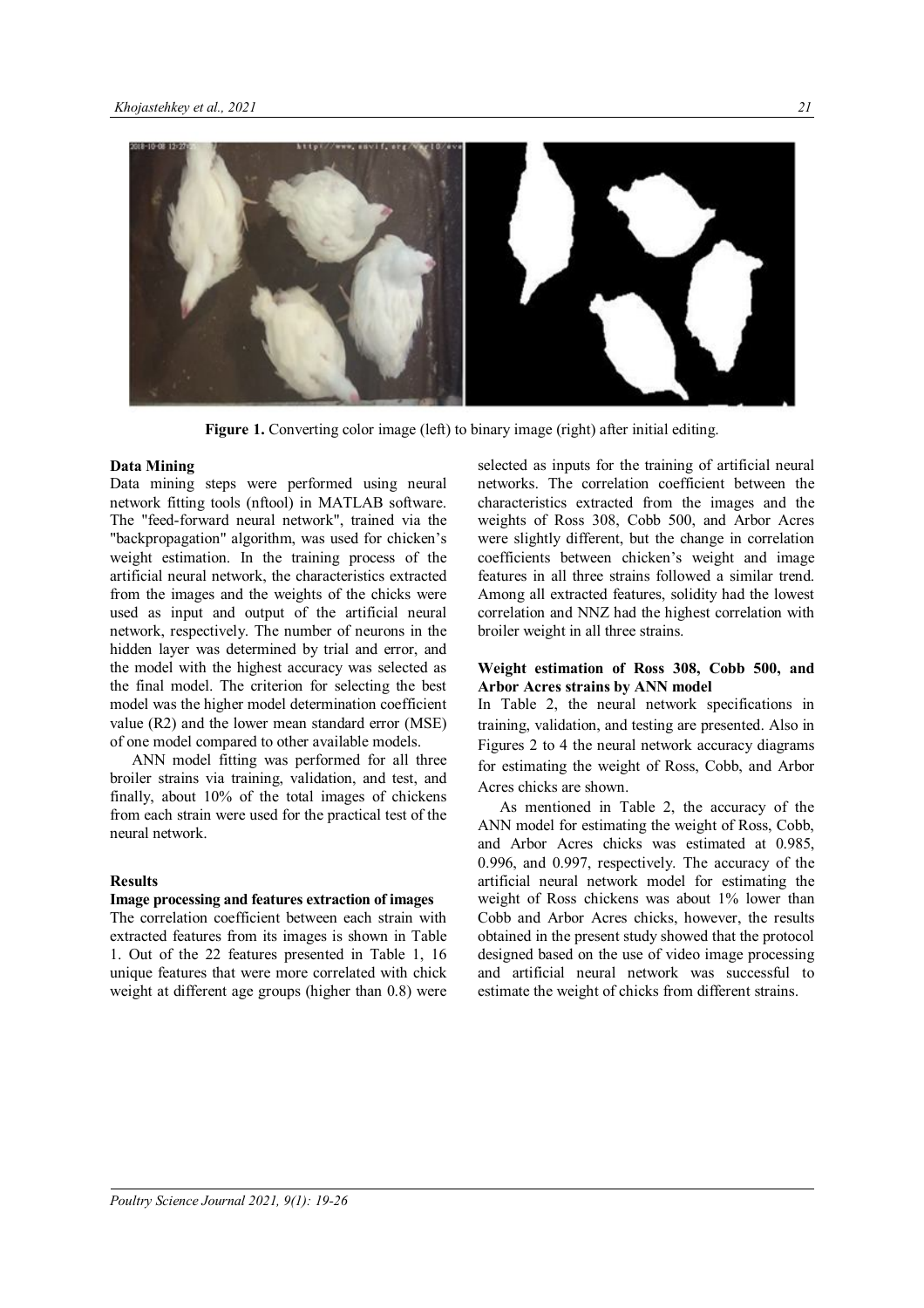| images       | features            | <b>Ross 308</b> | Cobb 500 | Arbor Acres |
|--------------|---------------------|-----------------|----------|-------------|
| Binary image | Filled Area         | $0.97**$        | $0.99**$ | $0.99**$    |
|              | Area                | $0.98**$        | $0.99**$ | $0.99**$    |
|              | Perimeter           | $0.92**$        | $0.93**$ | $0.94**$    |
|              | Major axis length   | $0.89**$        | $0.92**$ | $0.92**$    |
|              | Minor axis length   | $0.89**$        | $0.92**$ | $0.93**$    |
|              | Equivalent diameter | $0.91**$        | $0.91**$ | $0.92**$    |
|              | <b>Bonding Box</b>  | $0.42*$         | 0.31     | 0.33        |
|              | Solidity            | 0.22            | 0.14     | 0.15        |
|              | NNZ                 | $0.99**$        | $0.99**$ | $0.99**$    |
|              | Convex Area         | $0.98**$        | $0.98**$ | $0.99**$    |
|              | <b>Bonding Box</b>  | $0.44*$         | 0.33     | 0.34        |
|              | Filled Area         | $0.86**$        | $0.94**$ | $0.96**$    |
|              | Area                | $0.97**$        | $0.94**$ | $0.94**$    |
|              | Perimeter           | $0.91**$        | $0.88**$ | $0.88**$    |
| Edged image  | Major axis length   | $0.88**$        | $0.91**$ | $0.92**$    |
|              | Minor axis length   | $0.90**$        | $0.91**$ | $0.92**$    |
|              | Equivalent diameter | $0.64*$         | $0.71*$  | $0.72*$     |
|              | Euclidian distance  | $-0.69*$        | $-0.77*$ | $-0.73*$    |
|              | Solidity            | 0.03            | $-0.11$  | $-0.15$     |
|              | NNZ                 | $0.97**$        | $0.94**$ | $0.95**$    |
|              | NNZ of skeleton     | $0.92**$        | $0.96**$ | $0.94**$    |
|              | Convex Area         | $0.95**$        | $0.98**$ | $0.96**$    |

**Table 1.** Correlations between the chicken weights and the extracted features from digital images

\*\* indicates the presence of a significant correlation between the chick's weight and the characteristic at 99% probability level and \* 95% probability level.

**Table 2.** Summary of the performance statistics of the optimal ANNs for Estimation of the weight of broilers

| Strain          | ANN structure* | ANN accuracy |            |       |       |  |
|-----------------|----------------|--------------|------------|-------|-------|--|
|                 |                | training     | validation | test  | total |  |
| <b>Ross 308</b> | 16-14-1        | 0.986        | 0.982      | 0.981 | 0.985 |  |
| Cobb 500        | 16-10-1        | 0.996        | 0.997      | 0.995 | 0.996 |  |
| Arbor Acres     | 16-10-1        | 0.997        | 0.996      | 0.997 | 0.997 |  |

\*Assuming the highest accuracy, the number of neurons in the hidden layer was determined by trial and error.



**Figure 2.** The accuracy diagram of ANN for estimating the weight of Ross chicks during training (a), validation (b), test (c), and overall (d).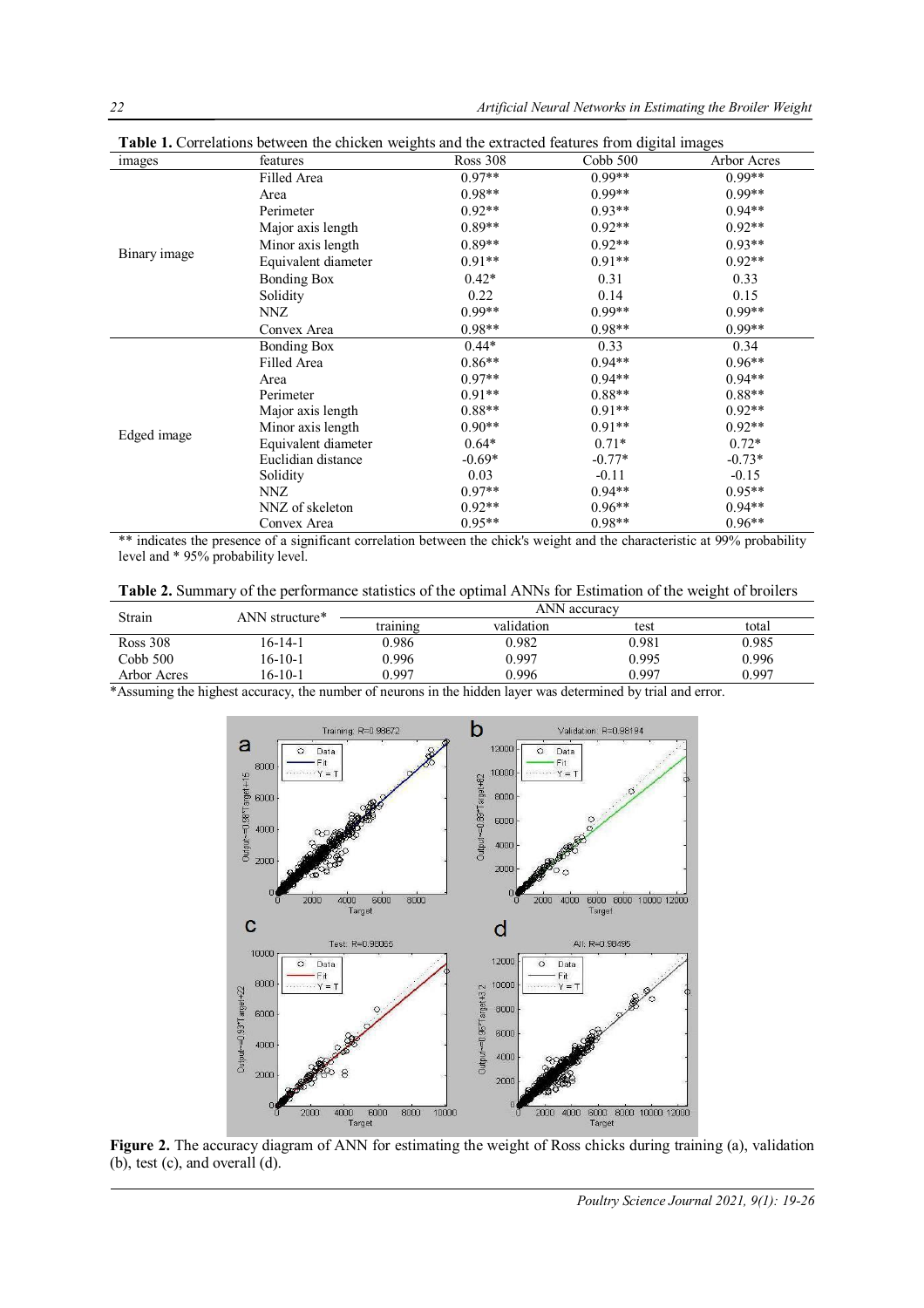

**Figure 3.** The accuracy diagram of ANN for estimating the weight of Cobb chicks during training (a), validation (b), test (c), and overall (d).



**Figure 4.** The accuracy diagram of ANN for estimating the weight of Arbor Acres chicks during training (a), validation (b), test (c), and overall (d).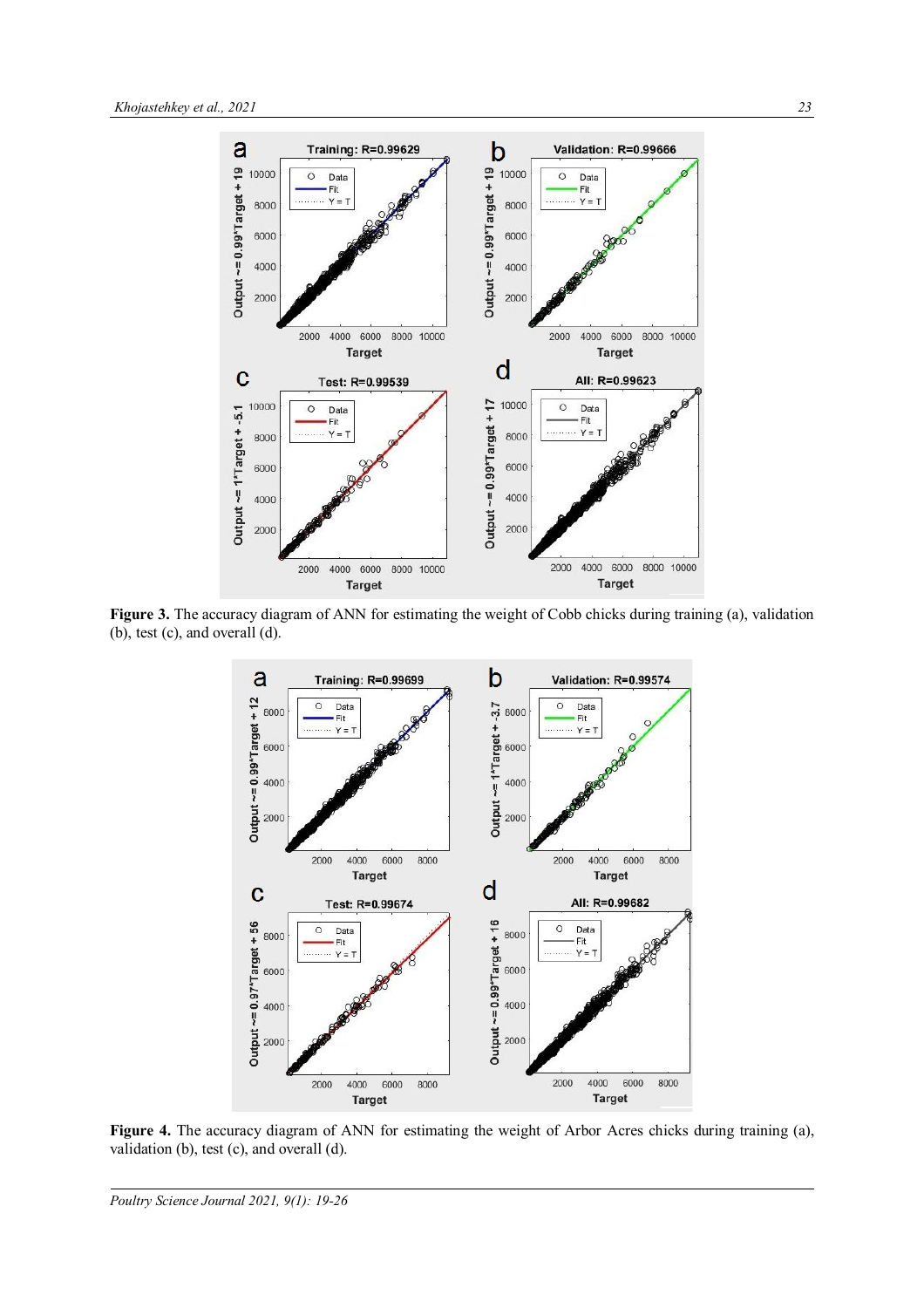#### **Comparison of the prediction of ANN model with actual weights**

To test the performance of the final ANN model, information on some chicks not used in the initial training steps was used in the practical test. In the practical test, the correlation coefficient between the actual weights of Ross, Cobb, and Arbor Acres chicks and the weights estimated by ANN were 99.5, 99.5,

and 99.7%, respectively (Table 3). The mean deviation of actual weight from the estimated weight of Ross, Cobb, and Arbor acres chicks by the ANN model was 7.9, 0.38, and 2.00 g, respectively. According to Table 3, the maximum deviation between actual weight from estimated weight for Ross, Cobb, and Arbor Acres chicks were -66.80, - 21.78, and -42.42 g respectively.

**Table 3.** Comparison of ANNs error in estimating the weight of broilers in a practical test

| Weight categories                               | Arbor acres | Cobb     | Ross    |
|-------------------------------------------------|-------------|----------|---------|
| 38 to 250 g                                     | 12.55       | 19.2     | $-39.5$ |
| 251 to 500 g                                    | 31.19       | 19.81    | $-15.2$ |
| 501 to 1000 g                                   | 9.82        | 5.62     | $-66.8$ |
| 1001 to 1500 g                                  | 8.39        | 2.49     | 17.9    |
| 1501 to 2000 g                                  | $-42.61$    | 17.83    | 13.6    |
| $2001$ to $3000$ g                              | $-2.99$     | $-21.78$ | 47.8    |
| More than $3000 \text{ g}$                      | 1.16        | $-9.04$  | 31.3    |
| Mean of deviation                               | 2.0002      | 0.38     | $-7.9$  |
| Correlation between actual and estimated weight | 99.7        | 99.5     | 99.5    |
| Number of the test sample                       | 248         | 298      | 353     |

#### **Discussion**

#### **Selection of effective features**

The number of pixels in a digital image is directly correlated with the size and volume of objects such as people or animals. Therefore, the number of pixels in the image increases and decreases with changes in the size of objects (Souza *et al*., 2013). In contrast, the size of objects is directly related to their weight. Consequently, it can be said that the number of pixels in digital images was correlated with the weight of the objects or animals in the current study.

The morphological features of digital images were mainly changed by changing the situation, dimension, and distance of objects in the digital images. On the other hand, as the size of chickens as well as their body weight increase during the fattening period, and consequently this physiological growth is statistically correlated with increasing the chicken's body dimensions. So a positive and high correlation between morphological characteristics extracted from the images of chickens and their body weight is predictable at different ages. These positive and high correlations are the basis of the extension of the ANN model for estimating the body weight of chickens using their image morphological features (Amraei *et al*., 2017). Similar results have been reported by numerous researchers.

It is reported that there is a significant relationship between morphological characteristics such as area, perimeter, major axis length, and minor axis length with broiler weight (Amraei *et al*., 2017). Khojastehkey *et al*. (2015) used morphological features including area, perimeter, major axis length, minor axis length, and Euclidean distance to estimate the pelt area of newborn lambs. All these reports confirm the accuracy of the present study regarding the high correlation of morphological features

extracted from digital images with chick weight in different strains.

## **Data mining studies**

The proposed method based on image processing and artificial neural network perfectly estimated the weight of Cobb, Ross, and Arbor Acres chicks from their digital image features (accuracy of 98.5 to 99.7%). The accuracy of the ANN model in our study was similar to other reports in this field, and even in some cases is better than others. For instance, using the image processing technology, the live weight of buffaloes from their lateral area with 90% accuracy (Negretti *et al*., 2007), and the broiler growth rate with 90% accuracy (De Wet *et al*., 2003) were reported.

At the same time, it is demonstrated that broiler chickens' weight at different ages with the accuracy of 85 to 99% could be predicted from their digital images (Mollah *et al*., 2010). In other studies, (Souza *et al*., 2013; Amraei *et al*., 2017) the weight of broiler chickens was estimated using image processing and linear regression with 96 and 94.5% accuracy, respectively. However, in the current study, the accuracy of the ANN models in estimating the broiler's weight was higher or equal to similar studies.

In the present study, the accuracy of the ANN model for estimating the weight of three different strains of Ross, Cobb, and Arbor Acres was less than 1%, and the deviation between the actual and estimated weight of the chicks also varied from 0.37 to -7.8 g in the three studied strains. Considering the real weights (1800 to 2100 g), this deviation is very low and the network performance about estimating the actual weight is acceptable.

The reason for the difference between ANN models could be due to factors such as image quality,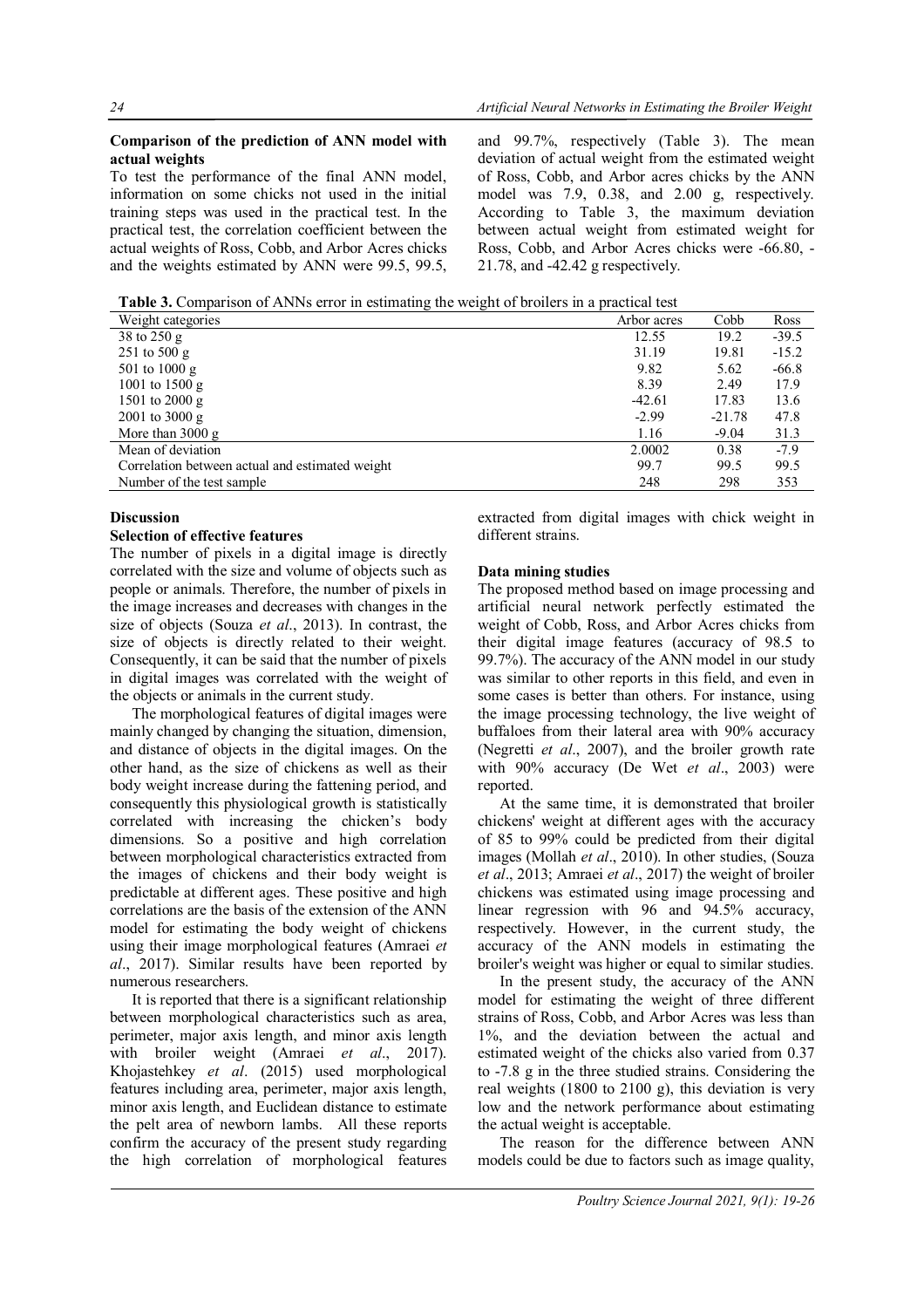accuracy of records, number of records, and initial image processing method (Arivazhagan *et al*., 2013). Detecting fertilized and non-fertilized eggs using two different classification methods, machine, and ANN, is reported with an accuracy of 91 and 83%, respectively (Bhuvaneshwari and Scholar, 2015). It is stated that the egg yolk status information could improve the accuracy of the model to detect the freshness of the eggs from 92 to 94%. In the present study, considering that the image quality, imaging distance, image processing steps, and even training of ANN model were the same for all studied strains, consequently the amount of information about differences in growth rate, a growing pattern of feathers, and morphological characteristics of Ross, Cobb, and Arbor Acres chicks have caused slight differences in the accuracy of the ANN model.

Based on the results of several studies, the growth pattern and growth rate of different strains of broilers differ. For example, Hybro plus and Cobb 500 broilers had the highest weight gain compared to Ross 308, Ross 508, and Cobb strains (Fernandes *et al*., 2013). Therefore, it can be concluded that the differences in the pattern of weight gain and growth rate of feathers in different chick strains may ultimately affect the body size and body dimensions during the breeding period, and these differences, consequently, have affected the accuracy of ANN models for estimating the weights of Ross, Cobb, and Arbor Acres strains.

#### **References**

- Amraei S, Abdanan Mehdizadeh S & Salari S. 2017. Broiler weight estimation based on machine vision and artificial neural network. British Poultry Science, 58: 200-205. DOI: 10.1080/ 00071668.2016.1259530
- Arivazhagan S, Shebiah RN, Sudharsan H, Kannan RR & Ramesh R. 2013. External and internal defect detection of egg using machine vision. Journal of Emerging Trends in Computing and Information Sciences, 4: 257-262.
- Bhuvaneshwari MM & Scholar P. 2015. Improvement in detection of chicken egg fertility using image processing techniques. International Journal on Engineering Technology and Sciences,  $2: 64-67.$
- Buzala M & Janicki B. 2016. Effects of different growth rates in broiler breeder and layer hens on some productive traits. Poultry Science, 95: 2151- 2159. DOI: 10.3382/ps/pew173
- Chmiel M, Słowiński M & Dasiewicz K. 2011. Application of computer vision systems for estimation of fat content in poultry meat. Food Control, 22:1424-1427. DOI: 10.1016/j. foodcont. 2011.03.002
- De Wet L, Vranken E, Chedad A, Aerts JM, Ceunen J & Berckmans D. 2003. Computer-assisted image

#### **Conclusion**

The results of this study indicated that although the accuracy of the ANN model for estimating the weight of Ross 308 chicks was lower than that of the Cobb 500, and Arbor Acres strains, but the differences among the model's inaccuracy was less than 1%. Therefore, a comprehensive intelligent model using an artificial neural network and video image processing could be generalized to estimate the weights of chickens regardless of their strains, accurately.

#### **Acknowledgments**

We would like to thank the Iran National Science Foundation (INSF) for the financial support of this study.

# **ORCID**

Mahdi Khojastehkey<sup>D</sup> https://orcid.org/0000-0002-8421-7957

Seyed Mohammad Hashemi https://orcid.org/0000-0002-8270-7266 Seyed Abdullah Hosseini https://orcid.org/0000-0003-1762-252X

Ruhollah Dianat https://orcid.org/0000-0002-6236-5131

analysis to quantify daily growth rates of broiler chickens. British Poultry Science, 44: 524-532. DOI: 10.1080/00071660310001616192

- Durosaro S, Oyetade M, Ilori B, Adenaike A, Olowofeso O, Wheto M, Amusan S, Osho S & Ozoje M. 2013. Estimation of body weight of Nigerian local turkeys from zoometrical measurements at 48 and 12 weeks of age. Global Journal of Science Frontier Research, 13: 1-4
- Fernandes JIM, Bortoluzzi C, Triques GE, Garcez Neto AF & Peiter DC. 2013. Effect of strain sex and age on carcass parameters of broilers. Acta Scientiarum. Animal Sciences, 35:99-105. DOI: 10.4025/actascianimsci.v35i1.13354.
- Gonzalez, R., and Woods, R. E.2002. Digital Image Processing. 2nd eddition. Addison-Wesley. ISBN-13: 978-0201180756
- Hashemi SM. 2013. Growth performance and intestinal morphology of broilers fed low protein and low methionine diets supplemented with putrescine. PhD thesis. University Putra Malaysia. Putra, Malysia. 210 Pages.
- Jawasreh K, Al Athamneh S, Al-Zghoul MB, Al Amareen A, AlSukhni I & Aad P. 2019. Evaluation of growth performance and muscle marker genes expression in four different broiler